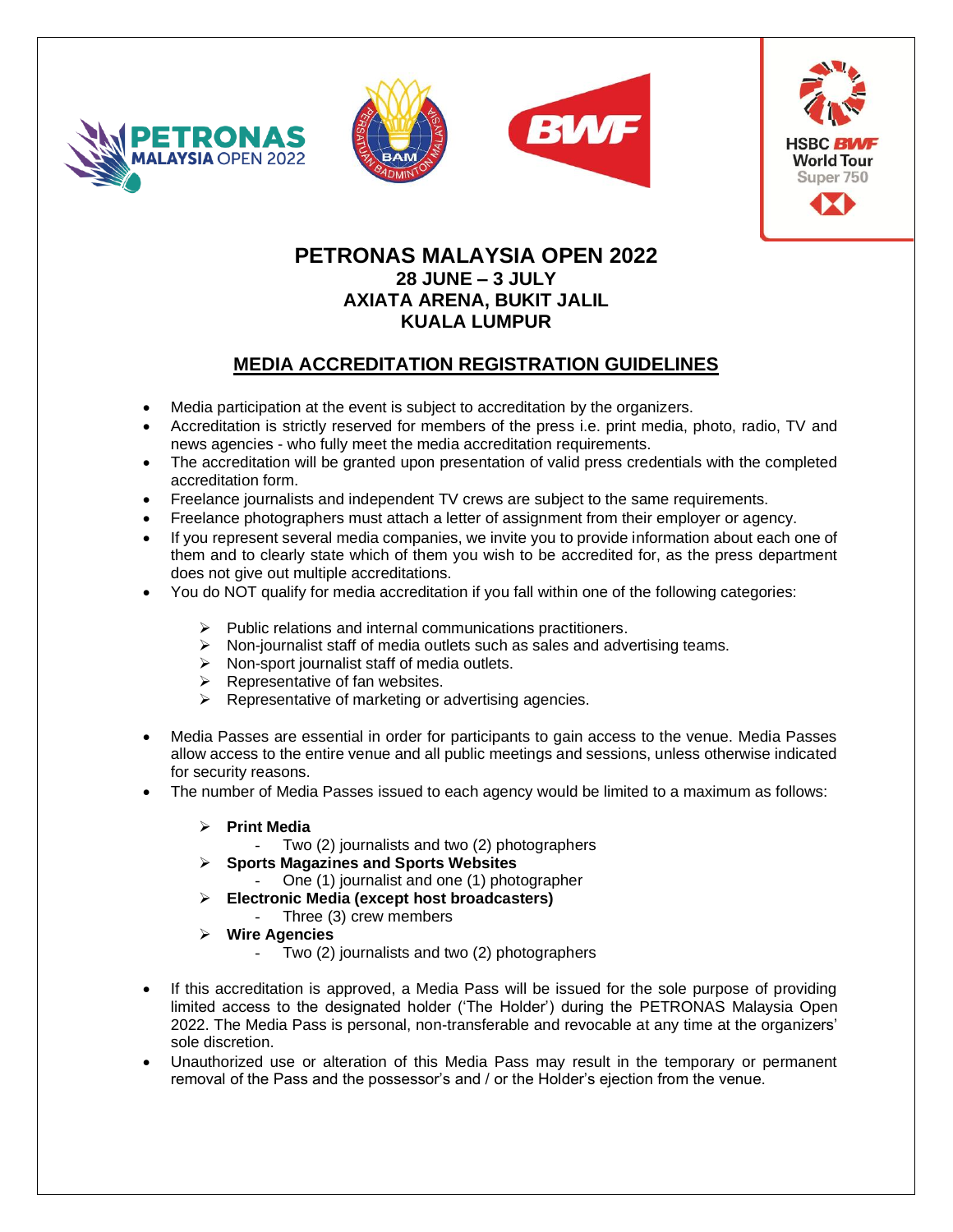







- The Holder assumes all risks incidental to his / her actions, assumes all risks incidental to his / her attending the Event, and agrees to indemnify and hold harmless the organizers from any and all claims, damages, losses, caused by, resulting from or in connection with his/ her presence at the Event.
- The Holder may not broadcast, publicize or make commercial use of any visual or audio media of any kind of the Event if it breaches any licensing contracts agreed to by the organizers.
- The Holder also recognizes that he / she must immediately report the theft, loss or unauthorized use of the Media Pass. Acceptance of a Media Pass constitutes agreement by the Holder of the foregoing conditions.
- Please take note that you are required to wear long pants, shirts / T-shirts and shoes at the stadium. Shorts, sleeveless shirts and slippers / sandals are not allowed.
- All completed forms are to be sent to**: [media@bam.org.my](mailto:media@bam.org.my)**

ALL accreditation registration form(s) must be completed and sent to BAM Media Department by **10 JUNE 2022.**

• For queries, kindly contact Mr. Falah Abdullah, Media Manager (+6018-3117502) at the contact details stated.